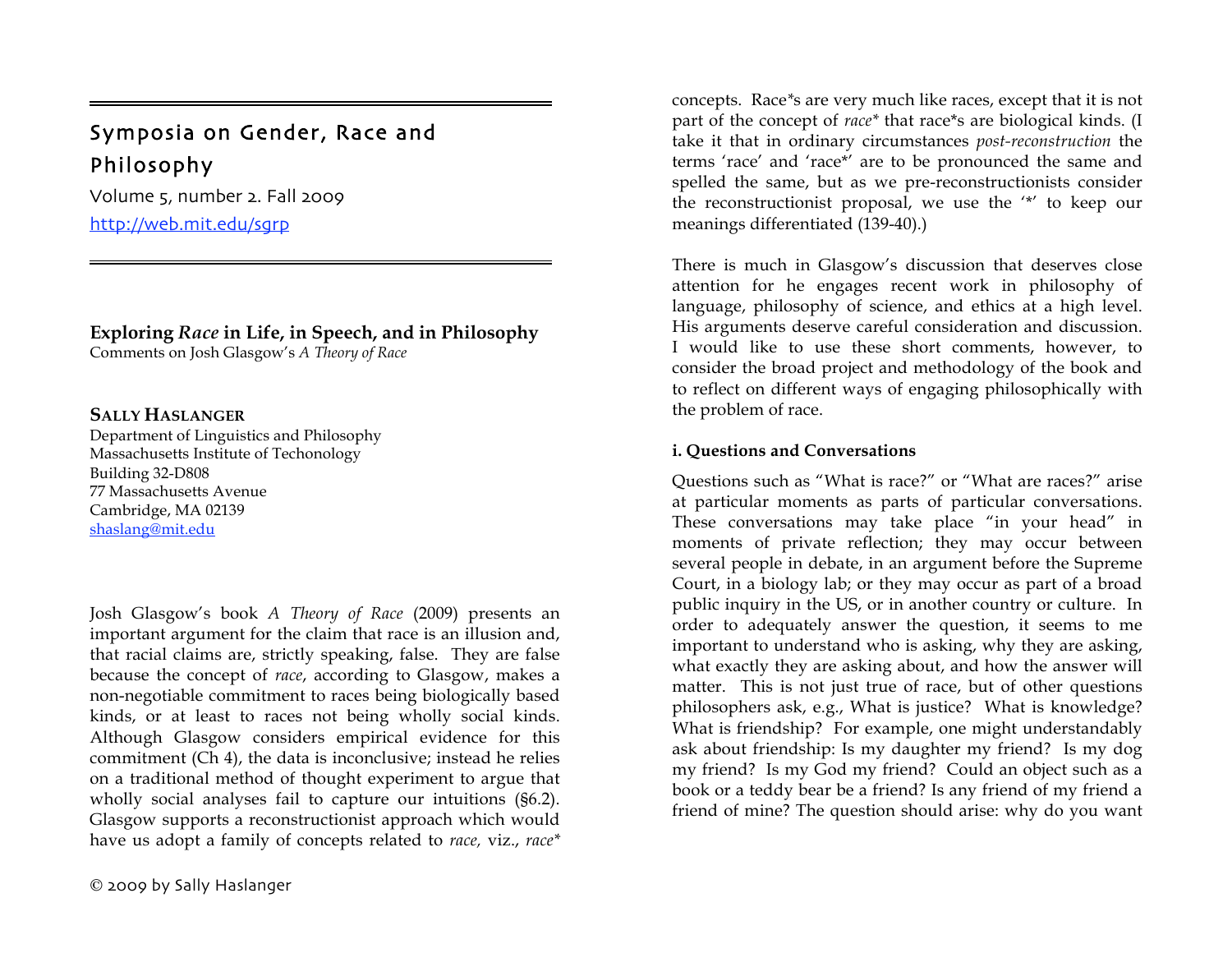to know? What is at stake right here, right now, in calling someone or something a friend?

Consider another question, "Who is in your family?" or "What is a family?" I think many of us would not be sure how to answer this question. Is an unmarried adult couple with no children a family? Does it matter if the couple is gay or lesbian? History matters. Context also matters: When I am in the doctor's office and the doctor asks me if I know my (adopted) son's family, I don't say, "Well, duh!" I know she means to be asking about his birthfamily. When my daughter and her birthsister are together and someone asks of the sister, "Is she in your family too?" the question is clearly about whether we adopted them both. In adoption and GLBT literature (and bumper stickers) it is common to see the line: "Love makes a family." The law doesn't always see it that way, and the law matters. But neither blood, nor love, nor the law, fully determine the boundaries of family.

What should we make of this? Should we say that the term 'family' is ambiguous? 'Family $_b$ ' means biological family; 'family<sub>s</sub>' means social family; 'family<sub>l</sub>' means legal family? Should we say that the term 'family' expresses a cluster concept so that *a is part of b's family* just in case *a* and *b* are sufficiently related by love, law, or kinship structures, etc? Should we say that 'family' is polysemic with several intertwined threads of meaning, possibly developing over time? Should we say that 'family' is an essentially contested concept as it is so embedded in the different social meanings of kinship? Should we say that 'family' is univocal and functions (roughly) as a contrast word that situates others as more or less close along some dimension indicated by context? There are many options of this kind to consider. But a further plausible option is that there is no fact of the matter about which of these options captures "what 'family' means" because meaning is not captured by descriptive conditions of this sort at all (I'll return to this last suggestion).

It is hard to know what is the best approach to understanding family. But it would not seem helpful to insist that a particular set of intuitions that arise in philosophical inquiry are going to settle the issue in a way that matters to people who are actually wondering about the boundaries of family. There are two different reasons why. First, if there is a question about who is in my family, or what makes it the case that someone is in my family, this is not plausibly going to arise from my confusion about what the term 'family' means or what the concept of *family* entails. I already know how to use the term meaningfully, and have an adequate grasp of the concept, but, at least in the case at hand, that knowledge doesn't settle the issue. The problem is that, if I am sincerely asking the question, what 'family' means gives out just when I need it. Either it doesn't entail anything for the case I'm wondering about, or what I judge it to entail seems wrong.1 Both are likely possibilities in circumstances of social change.2 It is not plausible to claim that the meaning of 'family' is so determinate that it anticipates and settles all eventualities, or that its meaning is so written in stone that it cannot accommodate new (or newly discovered) circumstances.

Second, use of the term 'family' is part of a set of practices that have normative import. This import need not be entailed by the concept, but may be pragmatically implicated by an utterance involving the word. To put it in slightly different terms, to designate someone as a member (or not) of my family is to perform a speech act that brings with it normative consequences defined by the social context. These consequences cannot be explored simply by considering the literal meaning of the term 'family' and the aptness of the speech act is not simply a matter of deciding whether the term 'family' descriptively applies. Suppose someone tells me that their intuitions about what makes a family entail that I am not a mother, that I'm only a mother\*.3 A natural response would be to consider the nature of this speech act: is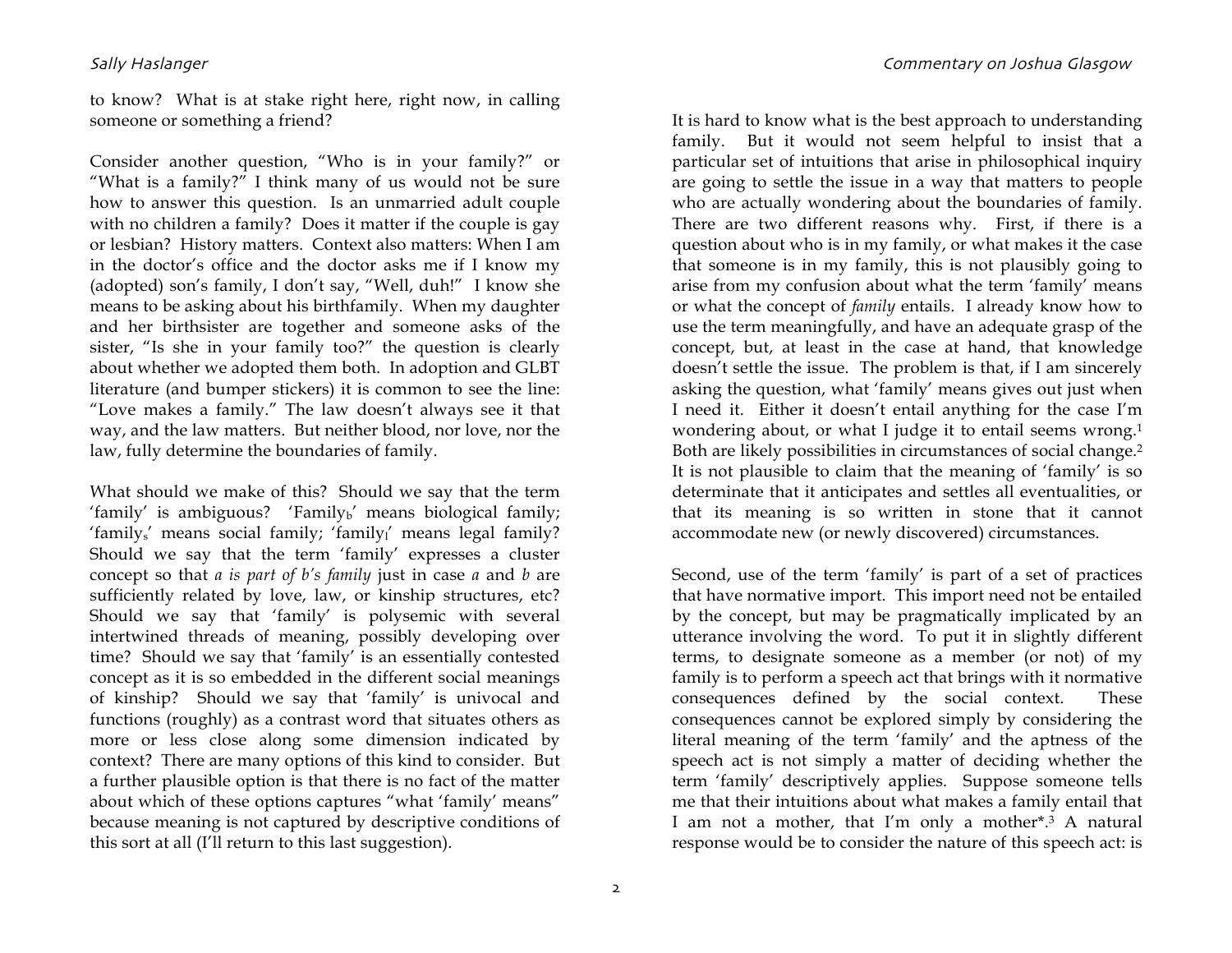it a purely descriptive act? What standing would be needed to perform the act? Why am I being told this? What is being implicated? It is true that I am not the biological mother of my children, but what am I supposed to conclude from this? How does that fact matter in the circumstances? In all respects that make a difference to my social and moral obligations to my children, I am their mother, so the observation would seem to have a much more suspect point, e.g., to stigmatize me or my family in some way. And it would be reasonable for me to reject it. It would seem, then, that not only is the intuition that 'mother' means 'biological mother' not important to how I live or ought to live, but the statement of this intuition is reasonably rejected by a competent user of the term.

How, you might ask, does this apply to Glasgow's argument? How are my reflections on family relevant for thinking about race? The two concepts are similar in some ways: both seem to have a biological and a social component, and both carry significant social and moral implications. Moreover, I think it likely that statements such as "mothers are biologically related to their children" would garner at least as much support from the "folk" as claims about the biological basis for race; and political philosophers frequently rely on intuitions about the family that ignore the existence of adoptive and other non-traditional families. But it would be seriously problematic, I believe, to rely on these facts to conclude that the concept of *family* is non-negotiably committed to having a biological basis and that nonbiological families are only families\*.

I'm not arguing, however, that we should understand races as families. (Cf. Stubblefield 2005.) My concern is more methodological. Three issues carry over from family to race: (i) What is the context in which we are asking about race? (ii) What reason do we have for thinking that there is a "core meaning" 4 of race committed to there being a biological basis

for racial groups, especially under conditions of social and scientific change? And (iii) how, if at all, do intuitions about meaning matter? I have offered the example of family in part because it shows that if we embed questions about language and concepts in social context, especially complex and evolving social contexts, we must be attentive to the limits of semantic-seeming intuitions, whether philosophical or "folk," as a basis for our inquiry.

### **ii. Questioning Race**

Questions about race occur, as mentioned above, in many different contexts. The term 'race' has a history in biology, anthropology, sociology and law, and a history in ordinary public speech. When philosophers begin to think about race they have a number of options. We can help out the biologists and legal theorists by clarifying or explicating their notions. We can engage with a history of philosophers' use of the term 'race'. I'm sure there are a variety of other worthwhile projects along these lines. But one that is especially important for critical race theorists is to begin with the everyday challenges of racial injustice.

I watch my children being disadvantaged by interpretations of their skin color and other markings of race; I see the ways that this disadvantage accumulates and spreads. I experience the impact of this on my neighborhood. I witness the ways in which these interpretations are supported by the media and are embedded in social and political structures. When I begin to theorize, these are the phenomena—the divisions of privilege and disadvantage along racial lines—I want to understand. My questions arise in a context where the reality of race weighs on me and the challenge is to achieve some analytical and critical distance.

This is also my experience in the classroom. Racial differences are assumed, experienced, and enacted. They affect where students sit, how they engage with each other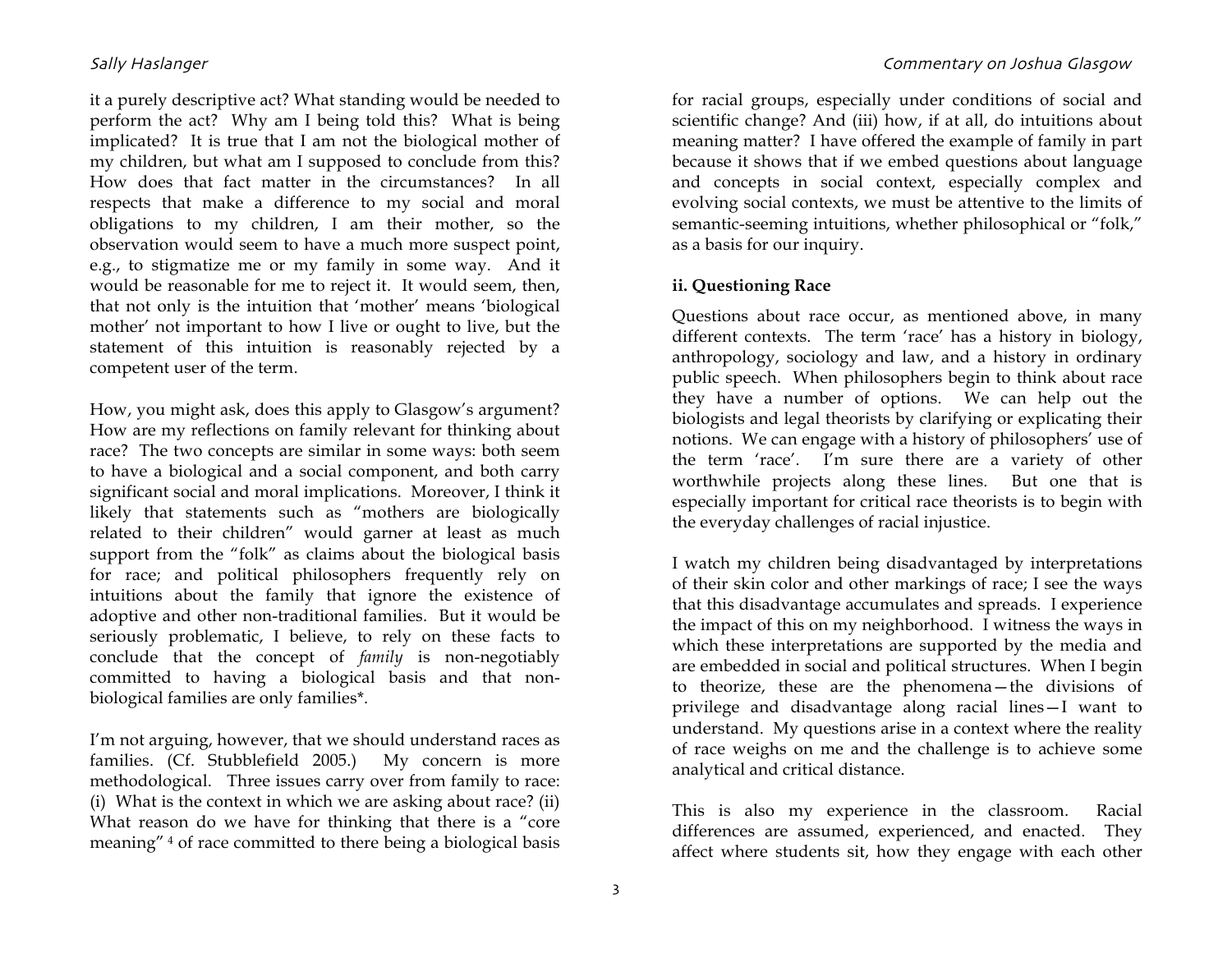and the material, how they understand themselves. My goal is to raise questions that enable them to critically engage their understanding of themselves as raced: what does it mean to be Black or Latina, American Indian or South Asian? What does it mean personally, historically, socially? We are all competent users of the term 'race,' but that doesn't tell us what race is or what it means to belong to a race. I'm convinced that just as philosophers' intuitions about the concept of family won't settle my questions about who is in my family, philosophers' intuitions about racial possibilia won't answer our questions about what it is to be raced.

If our starting point as we inquire into *what race is*, is the social experience of race and the social implications of race, it is not a serious option to claim that race isn't real. It is like someone saying to me that I am not a mother but only a mother\* because according to their intuitions, mothers are those who give birth (or at least carry a child to a certain stage of pregnancy?). Given where I begin my inquiries into race and family, and the questions I am asking, these sorts of abstract intuitions do not engage the issues. Nor does empirical investigation into the "ordinary person's" abstract intuitions about race. I don't trust the "ordinary" person's ideas about race because I believe that the very social processes that create the divisions of privilege and advantage also obscure their workings. Investigation of unreflective ideas about race is potentially interesting because it can reveal how obscurantist ideology works (and anti-realists from Appiah to Glasgow offer important insights into this ideology), but it is rarely a source of insight into the reality of racial hierarchy as it is lived.

So, considering Glasgow's discussion, I'm worried about the questions he wants his account to answer. I don't really understand—or to be more candid, maybe the problem is that I find alienating—the context that supposedly gives rise to his questions and motivates his line of thought. His questions

seem to be a mix of political, psychological, biological, and philosophical, but without a clear object.

This may seem an unfair complaint because in his admirably clear way, Glasgow graphically highlights the questions and principles that guide his project. For example, he states that his agenda is motivated by what he calls the "normative question":

> *The Normative Question: Should we eliminate or conserve racial discourse and thought, as well as practices that rely on racial categories (2)?*

So let's take this to be a question posed in conversation. If Glasgow were to ask me this question, I would have a fairly simple answer: Of course we should work to eliminate social practices that constitute or perpetuate racial injustice and we should engage in racial thought and discourse to the extent required to do this. Should we continue to use racial terms and concepts after racial injustice has been eliminated? We'll have to see how our social practices evolve and whether it makes sense to extend our current vocabularies to the new social groups that emerge.

Why is this answer inadequate?

### **iii. The "Semantic Strategy"**

Glasgow would reject this answer, it seems, because he adopts the semantic strategy Ron Mallon (2004) criticizes:

> Thus the broad orientation of the race debate is that the normative is held to depend on the ontological, which in turn is held to depend on the conceptual. Mallon calls this dialectical move, of defending a normative position partly on the basis of ontological and at bottom semantic (and I would add, folktheoretical) theses, "the semantic strategy" (12).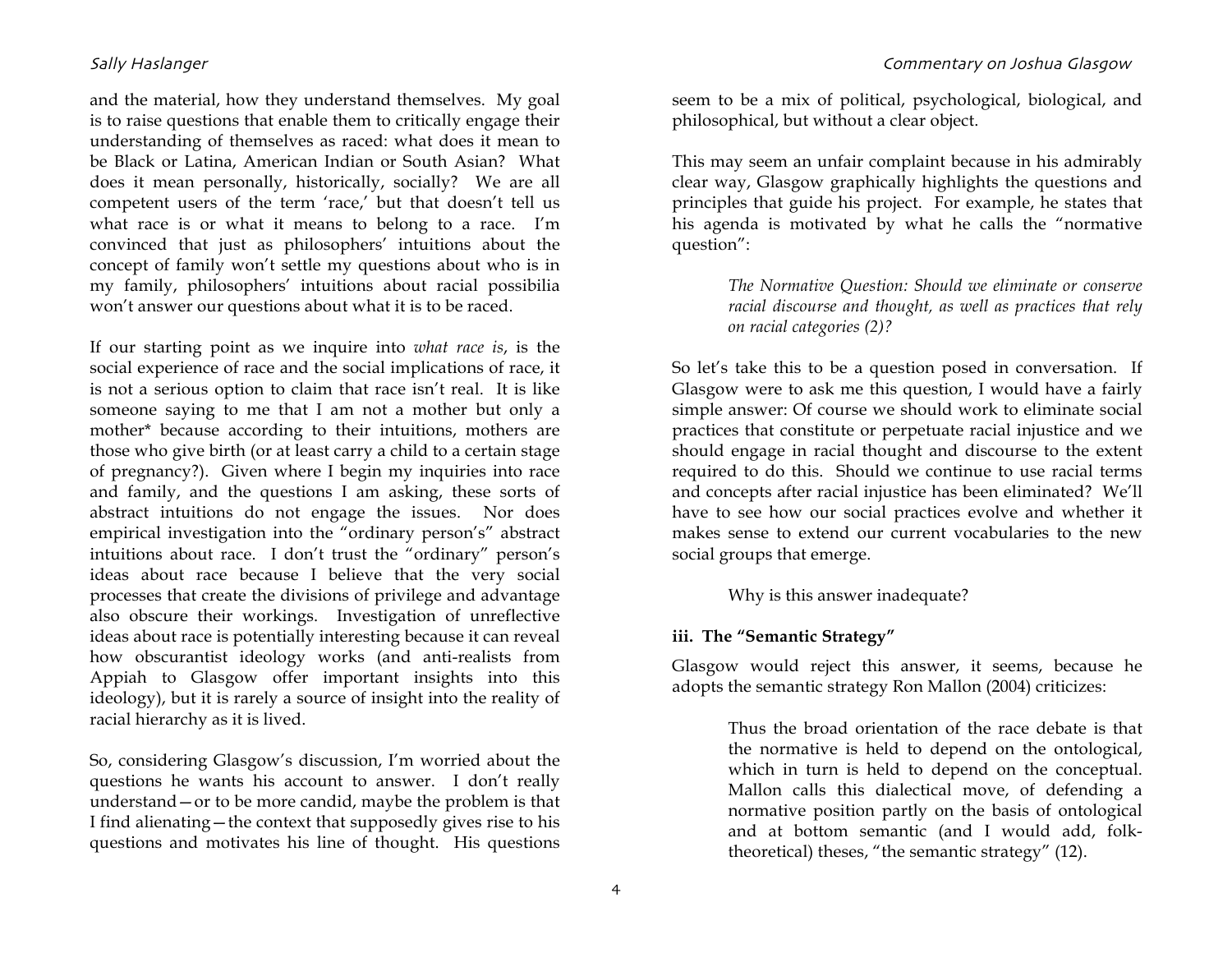The worry, it seems, is that if race is not real, then we cannot reasonably conserve racial thought and talk because that would be tantamount to endorsing false thought and talk. This worry becomes a serious problem because, on Glasgow's view, racial thought and talk is "non-negotiably committed" to a biological basis for race that we now know does not obtain.

I myself find the idea of non-negotiable commitment unhelpful, and would not grant that for (almost) any concept there is some proposition that is strongly non-negotiable (25). But the more important issue, I believe, is identifying the object of inquiry. Glasgow seems to hold that what matters for shared concepts, shared meaning, and ultimately joint inquiry is a set of fixed and non-negotiable assumptions. If, however, what we are talking about and inquiring into is something in the world, an entity, a structure, a kind or property, we may share meaning and overlap in our inquiries, even if we have profoundly different understandings of what we are investigating and how. It is perfectly possible, for example, for those who think water is a fundamental element and essentially liquid to be talking and thinking about the same stuff as those who think it is a compound of hydrogen and oxygen and possibly solid or vaporous. (And even more radical divergence in assumptions is possible.)

As I indicated in the previous section, the critical race theorist is confronted with racial divisions, and these divisions are the subject matter of our (CRT) inquiry. These divisions are described in racial terms, they are justified using racial ideology, they are experienced as dictating racial identities. To suggest that they aren't *really* racial divisions because there is no biological basis for the groupings sounds as bizarre as saying that my family is not a *real* family because we aren't related by blood. The object of our inquiry is not something we access by determining what satisfies "non-negotiable" conditions some associate with the term 'race'. The object of our inquiry is the racial divisions in the world and what causes them.5

This may not be a criticism of Glasgow, if we allow that there are multiple legitimate projects concerning race, with multiple objects. One might suggest, for example, that Glasgow's argument supports the idea that there are at least two worthwhile inquiries about "race" (understood neutrally), one about *race* (the purported biological kind) the other about *race\** (the purported social kind). As he suggests in considering the compatibility of the normative and conceptual projects, there need be no conflict (19). Critical race theory (CRT) could be construed as having *race\** as the object of its inquiry, and philosophical race theory (PRT), including the bulk of Glasgow's book, as inquiring into *race*. However, this is not a plausible interpretation of Glasgow's comments about *race\*,* for he does not think that *races\**  currently exist and it is our job to bring them into existence, through (at least partly) a conceptual revolution,

> …reconstructionism is a *normative* program for designing a coherent conceptual architecture that will bring about the reality of races\* and racial\* identities  $(145)$ .

It is puzzling to me, then, what Glasgow takes our current racial divisions to be. They aren't *races* and they aren't *races\*.* Surely they exist and have social significance; for CRT, *they* are the proper subject of our inquiry. But they don't even appear on Glasgow's landscape. So however interesting and smart his discussion is, a critical race theorist may be forgiven for thinking it is mostly beside the point.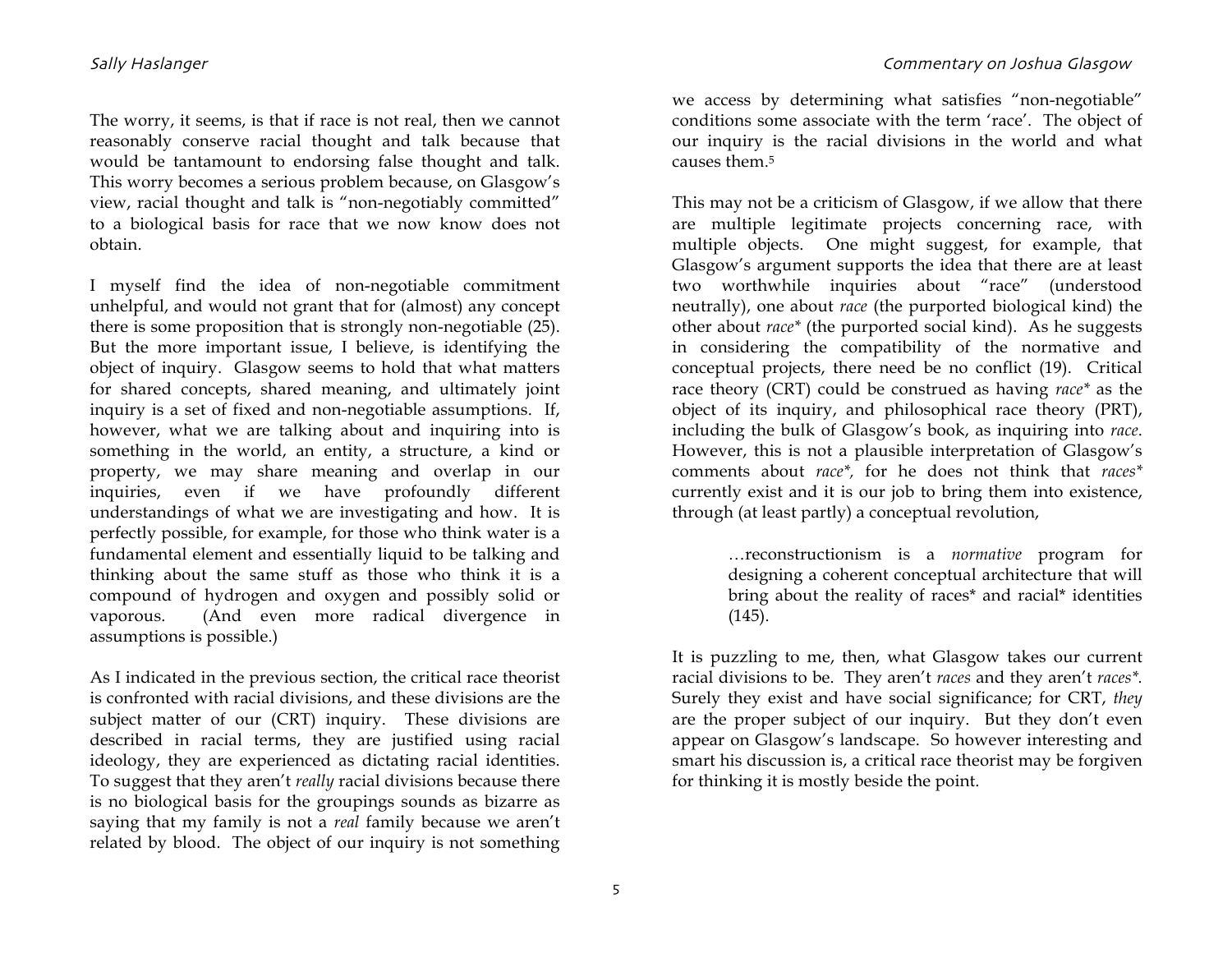#### **iv. Racial Meanings**

Recall that Glasgow adopts the semantic strategy that requires us to answer the normative question about racial thought and talk by determining first whether race is real; this in turn requires us to elucidate the concept of race, drawing on either empirical research or philosophical intuition. If we don't adopt this strategy, how do we proceed? I have asserted that there are racial divisions amongst us, and these divisions are what critical race theory aims to investigate. (This is, of course, compatible with different projects investigating different phenomena, e.g., the use of 'race' in biology, law, or philosophy.) Glasgow maintains, however, that the semantic strategy is apt for determining whether races, *in the "ordinary sense"* exist. Is this true and is it in conflict with CRT? Do those engaged in CRT, as I've described it, forfeit a claim to be capturing the ordinary sense of 'race' or the ordinary concept of race? There are two possibilities. On one hand, some working on CRT may be content to claim that they are not invested in capturing the ordinary concept of 'race' because this meaning is sufficiently corrupt that it only matters as part of an ideological debunking. Glasgow's arguments may be useful as part of this debunking project (though demonstrating how the ordinary concept of race functions to sustain unjust racial divisions would be an important part of this project not included in Glasgow's discussion). On the other hand, a proponent of CRT might reject a priori reflection – whether on the part of philosophers or the "folk" – as the right method for determining the content of our concepts or ordinary meaning of our terms. It would then be incumbent on this approach to lay out a different strategy for unpacking our ordinary concept.

This task is tantamount to formulating a substitute for the traditional project of conceptual analysis, thus it is not something I can accomplish here. Glasgow's discussions of semantic externalism, especially in §§2.2, 3.2-3, 6.2-3, are very

judicious and helpful, and he clearly recognizes the value of different approaches to meaning. Let me sketch the externalist approach to meaning I favor and suggest briefly how it is relevant to the debate between Glasgow and CRT as I've described it. (See also Haslanger forthcoming.)

Thoroughgoing externalists hold the Millian or Russellian view that terms have a single meaning, viz., their referents, and a term does not get its referent by virtue of yet a further semantic item such as a Fregean sense. According to externalists of this sort, the meaning of a term is determined by a variety of complex pragmatic and causal factors. Typically we will have descriptions in mind that pick out the same referent as the term in question, or so we believe, but these descriptions are not part of the term's meaning, nor do they provide a "folk theory" that determines or even constrains, in the context of utterance, what we refer to. Such externalists about meaning also believe that this account has implications for the theory of concepts and hold that (at least most of) our concepts have wide content (Lau and Deutsch 2008); just as what makes something a footprint is that it is caused (in the right way) by a foot, so what makes something a belief about water is that it is caused (in the right way) by water.

Roughly, it is incumbent on any account of meaning to explain how our thought and language are related to particular parts of the world. On externalist views, the weight of this explanation is placed on the world and its impact on us; having latched onto the world we find multiple ways to describe it. Sometimes our descriptions are accurate and sometimes not. On the traditional descriptivist model, in contrast, the explanation gives priority to the nature of thought. We have a thought and it turns out that there are things in the world that satisfy or match it. We communicate, according to the externalist, by talking about the same things;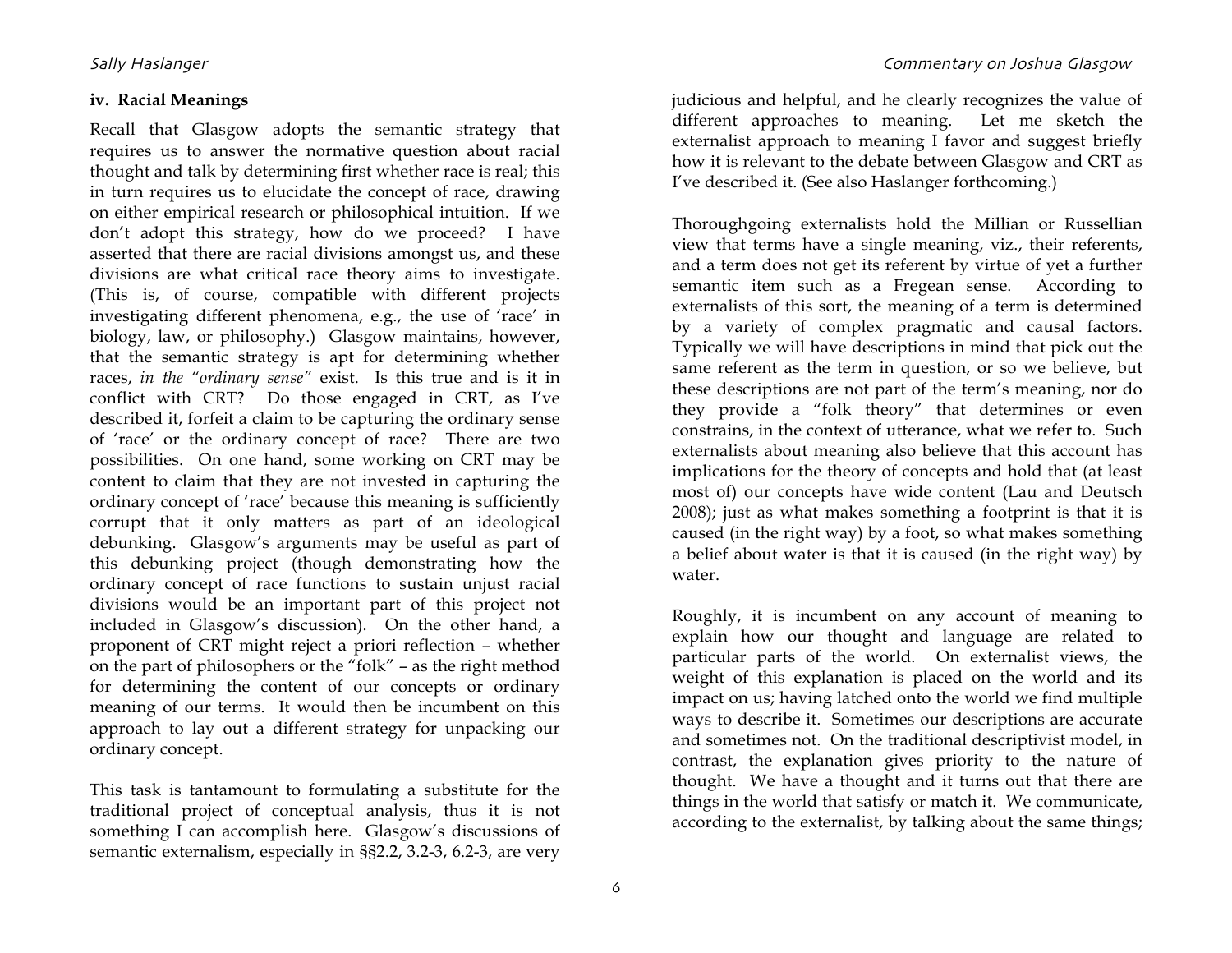according to the descriptivist, by expressing the same thoughts.

On this account, we share meanings, not by having the same "folk theory" of the subject matter, but by both being part of a "historically extended representational tradition," within which we are each trying to make sense of that tradition as we engage with the world it purports to represent. (Schroeter and Schroeter 2009; Bigelow and Schroeter 2009) Being part of such a tradition is consistent with substantial disagreement on any particular claim; what matters is that we are engaged collaboratively with others in a shared project of representing what or how things are in some corner of the world. So, for example, we can still mean the same thing by 'water' and communicate about water even if we disagree about what composes water, whether the ocean is filled with water, and whether water is good to drink, as long as we are each working to apply the term 'water' in light of our best interpretation of a shared linguistic tradition.

As I see it, the "historically extended representational tradition" concerning race is an attempt to make sense of and explain striking phenotypical differences between humans, differences that are typically associated with differences in geographical origins. Because geography has divided cultures and cultures affect individual psychology, there have been ongoing questions about the relationship between appearance, geography, culture, and individual character. Human difference has resulted in human division because these differences – interpreted in quite different ways – have been taken to be socially meaningful. When we speak of race we are participating in a tradition of attempts to make sense of the apparent physical-geographical-cultural differences that divide us. At times these divisions have been thought grounded in God's will, at other times in genetics, or in social practices. Differences in these explanatory strategies do not prevent us, however, from talking about the same thing; and

false beliefs about what we are talking about, e.g., that the divisions are grounded in biology, do not prevent us from referring to the divisions as they actually exist.

In closing, I'd like to bring us back to the consideration I raised in discussing families that words can do more than describe the world, they can be used to include and exclude, and to problematize existing groupings. As we consider our "historically extended representational tradition," we will sometimes need to make judgment calls about how to extend the tradition to new cases. Just as our talk of families will need to make judgment calls about what counts as a family beyond, and in opposition to, what the representational tradition has encountered before, so likewise we will need to do the same as we reorganize ourselves around, and in spite of, appearance and culture. In doing so, our speech is not simply descriptive, but performative. When I tell the airline attendant that I am my daughter's birthsister's aunt, I am constituting family relations. When I corn row my daughter's hair with extensions, I am refusing to be White. The representational tradition is a dynamic process that includes what we do now. This gives us opportunities for destabilizing entrenched beliefs and divisions and choices about how and whether we carry forward our linguistic and conceptual resources.6

#### **References**

- Bigelow, John and Laura Schroeter. 2009. Jackson's Classical Model of Meaning. In *Minds, Ethics and Conditionals: Themes from the Philosophy of Frank Jackson*, ed. Ian Ravenscroft, 85-110. Oxford: Oxford University Press.
- Glasgow, Joshua. 2009. *A Theory of Race*. New York: Routledge.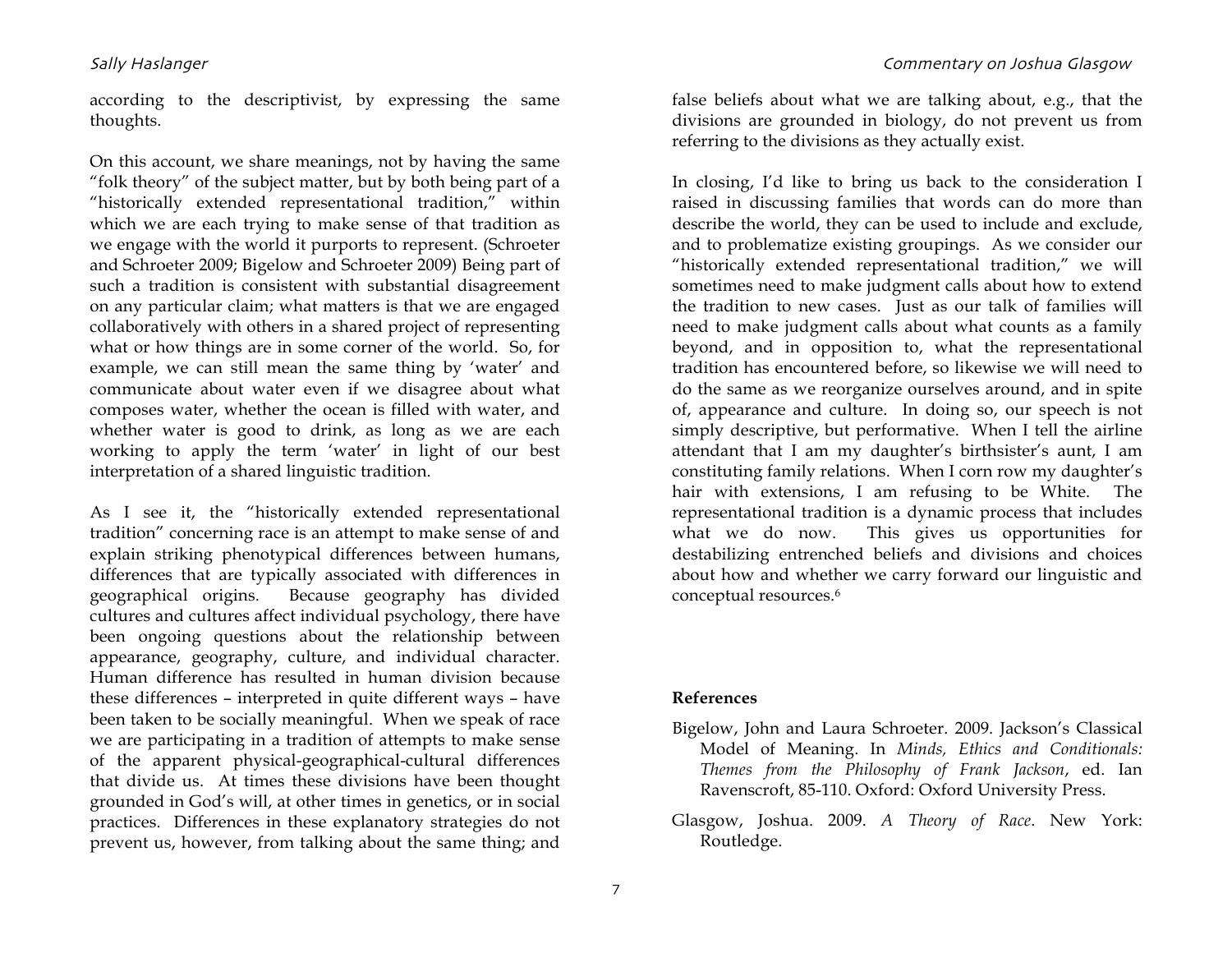$\overline{a}$ 

- Haslanger, Sally. Forthcoming. Language, Politics and "The Folk": Looking for "The Meaning" of 'Race'. *The Monist*.
- Lau, Joe, and Max Deutsch. Externalism About Mental Content. In *The Stanford Encyclopedia of Philosophy* (Fall 2008 Edition), ed. Edward N. Zalta. URL = <http://plato.stanford.edu/archives/fall2008/entries/co ntent-externalism/>.
- Mallon, Ron. 2004. 'Race': Normative, not Metaphysical or Semantic. *Ethics* 116: 525-51.
- Schroeter, Francois and Laura Schroeter. 2009. A Third Way in Metaethics. *Noûs* 43: 1-30.
- Stocking, George W. Jr. 1994. The Turn-of-the-Century Concept of Race. *Modernism/Modernity* 1: 4-16.
- Stubblefield, Anna. 2005. *Ethics along the Color Line.* Ithaca, NY: Cornell University Press.

<sup>3</sup> Adoptive parents are familiar with the experience of being told that they are not their child's *real* mother. And I know of a family in which the adoptive parents refuse to call the biological mother of their children the "birthmother" because on their view "any woman who would give up her children does not deserve to be called a 'mother'." Both examples illustrate the point.

4 Glasgow claims that his view is not committed to descriptivism in the philosophy of language, i.e., the view that the referent of a term is determined by a set of descriptions or "folk theory" associated with the term (25). His view seems to be that for (almost) any concept C there is a set of non-negotiable beliefs that someone who has the concept C must hold and these beliefs constrain what the concept applies to. However, on his view, concepts are importantly connected to meaning: we gain access to the meaning of a term such as 'race' by exploring our concept of race and the associated non-negotiable "folk theoretical" beliefs. So it would seem that he holds at least a weak form of descriptivism. Although it may not be that the descriptive content of a concept that serves as the meaning of a term is *sufficient* to determine the referent, the term expresses the concept and the non-negotiable elements of the concept constrain what can count as the referent. In what follows, I'll speak of the "core meaning" to refer to what Glasgow thinks is that non-negotiable part of the concept that constrains the referent of the term.

 $\overline{a}$ 

<sup>&</sup>lt;sup>1</sup> The second option itself can be explained in several ways. Having the concept of family and being a competent user of the term may be compatible with ignorance or confusion about hard cases; or it may be that the meaning of family is not static but evolves in response to new circumstances and contexts of use. I will explore the latter option later in these comments. See also (Haslanger forthcoming).

<sup>2</sup> Technological and scientific change are also relevant: is the gestational mother of a child–one who is neither the genetic nor life mother of the child—part of his or her family? In considering terms that are less socially loaded than 'family' scientific change may be an even more important issue than social change.

<sup>5</sup> Racial divisions, it should be noted, predated genetics and modern biology (Stocking 1994). Biological theories were offered to explain racial divisions (and replaced metaphysical and religious theories). Those theories have turned out to be false, but that doesn't mean that the racial divisions aren't real and in need of explanation.